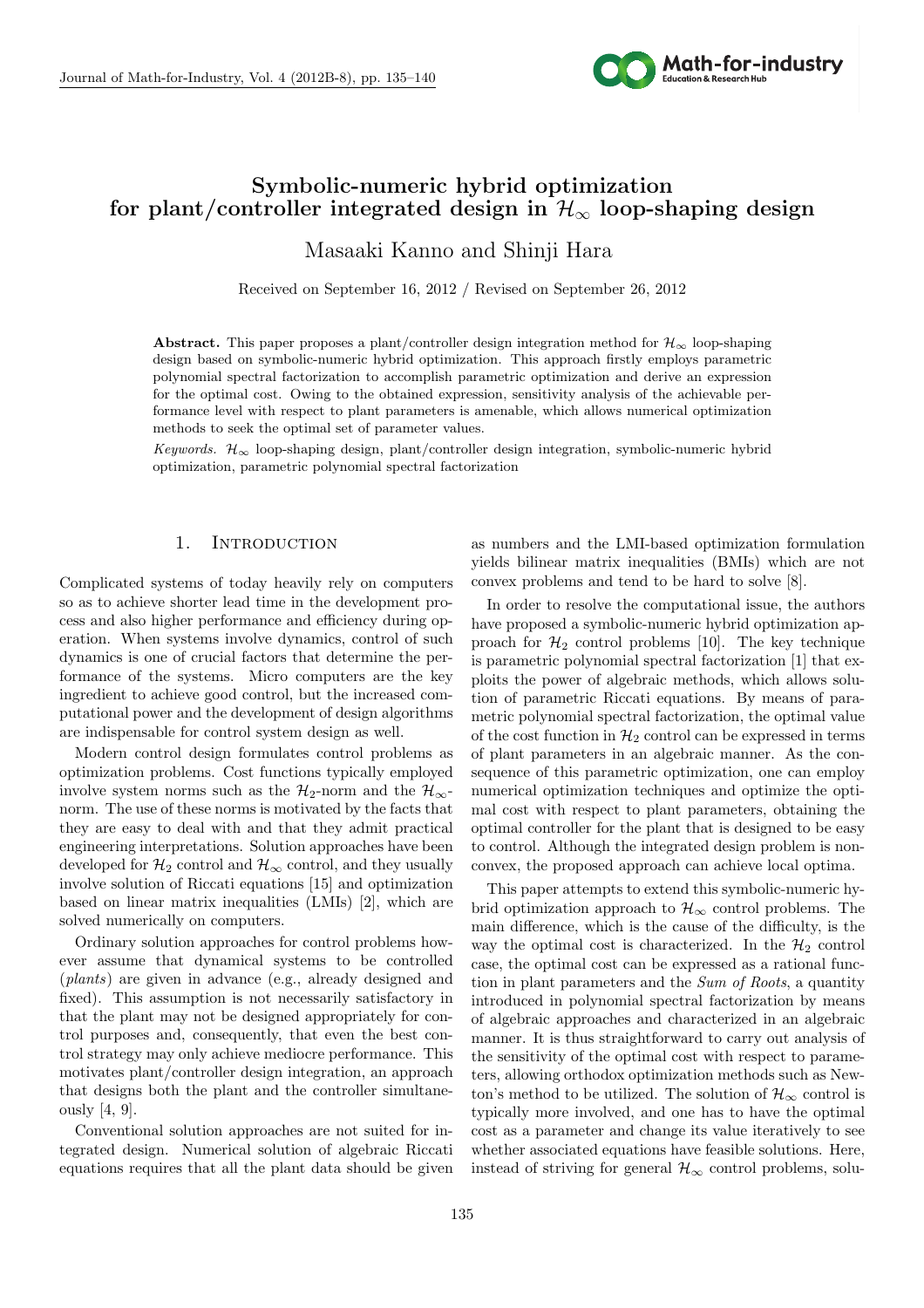

Figure 1:  $\mathcal{H}_{\infty}$  loop-shaping design formulation.

tion of a special class of  $\mathcal{H}_{\infty}$  control, known as  $\mathcal{H}_{\infty}$  loopshaping design, is aimed at. The reason is twofold. Firstly, the optimal cost in this formulation is expressed as the largest real eigenvalue of a matrix and thus can be characterized algebraically. Secondly, this formulation more often than not helps to design satisfactory controllers in practice.

The rest of the paper is organized as follows. In Section 2, the problem formulation of  $\mathcal{H}_{\infty}$  loop-shaping design and its solution approach are reviewed. Section 3 reviews parametric polynomial spectral factorization based on algebraic methods and its extension to solution of Riccati equations. In Section 4, the integrated  $\mathcal{H}_{\infty}$  loop-shaping design problem is formulated, and a symbolic-numeric hybrid optimization solution approach is proposed. The approach is demonstrated on a design example in Section 5. Some concluding remarks are made in Section 6.

### 2.  $\mathcal{H}_{\infty}$  LOOP-SHAPING DESIGN

The  $\mathcal{H}_{\infty}$  loop-shaping design problem is formulated in the following way [12]. In the feedback configuration in Figure 1, given a plant  $P(s)$ , the task is to find, from the set  $\mathcal{K}_s$ of all stabilizing real rational controllers, a controller *K*(*s*) that minimizes the  $\mathcal{H}_{\infty}$ -norm of the transfer function matrix from  $(d_1, d_2)^T$  to  $(y_1, y_2)^T$ . An explicit expression for the optimal cost

$$
\gamma_{\rm opt} := \inf_{K \in \mathcal{K}_{\rm s}} \left\| \left[ \begin{array}{c} I \\ K \end{array} \right] (I + PK)^{-1} \left[ \begin{array}{cc} I & P \end{array} \right] \right\|_{\infty}
$$

can be computed by solving Riccati and Lyapunov equations.

Let  $P(s)$  be given in minimal realization state-space representation

$$
P(s) = \left[ \begin{array}{c|c} A & B \\ \hline C & 0 \end{array} \right] .
$$

Then,

$$
\gamma_{\rm opt} = \sqrt{1 + \lambda_{\rm max}(XY)} = \frac{1}{\sqrt{1 - \lambda_{\rm max}(YQ)}} , \quad (1)
$$

where *X* and *Y* are the unique stabilizing solutions of the Riccati equations

$$
ATX + XA - XBBTX + CTC = 0,
$$
  
\n
$$
AY + YAT - YCTCY + BBT = 0,
$$
\n(2)

respectively, and *Q* is the unique solution of the Lyapunov equation

$$
Q(A - YCTC) + (A - YCTC)TQ + CTC = 0.
$$
 (3)

These matrices are related as

$$
Q = (I + XY)^{-1}X.
$$

It is noted that Riccati equations are nonlinear equations while Lyapunov equations are linear equations and easier to solve.

It is known that finding the optimal controllers is numerically and theoretically complicated, and obtaining suboptimal controllers which are easier to find is usually sufficient. For any  $\gamma > \gamma_{\text{opt}}$ , a controller achieving

$$
\left\| \left[ \begin{array}{c} I \\ K \end{array} \right] (I + PK)^{-1} \left[ \begin{array}{cc} I & P \end{array} \right] \right\|_{\infty} < \gamma
$$

is given by

$$
K(s) = \left[ \begin{array}{c|c} A - BB^{\mathrm{T}} X_{\infty} - Y C^{\mathrm{T}} C & Y C^{\mathrm{T}} \\ \hline B^{\mathrm{T}} X_{\infty} & 0 \end{array} \right] ,
$$

where

$$
X_{\infty} = \frac{\gamma^2}{\gamma^2 - 1} Q \Big( I - \frac{\gamma^2}{\gamma^2 - 1} Y Q \Big)^{-1}
$$

*.*

The problem setting and the solution are in the modern control framework, but the achievable performance level  $\gamma_{\text{opt}}$  admits classical control interpretations and gives lower bounds for gain and phase margins. See [14] for details.

## 3. Parametric Polynomial Spectral FACTORIZATION AND SOLUTION OF Riccati Equations

The task of polynomial spectral factorization is stated as follows. Given a 2*n*-th order even polynomial  $f(s)$  in *s* with no roots on the imaginary axis,

$$
f(s) = s^{2n} + a_{2n-2}s^{2n-2} + \dots + a_2s^2 + a_0 , \qquad (4)
$$

the task is to find a unique polynomial

$$
g(s) = sn + \sigma sn-1 + bn-2sn-2 + \dots + b_0
$$
 (5)

that satisfies the relationship

$$
f(s) = (-1)^n g(s)g(-s)
$$
 (6)

and moreover has roots in the open left half plane only (i.e., is stable). The polynomial  $g(s)$  that is sought is called the spectral factor.

A number of numerical approaches have been developed [6, 13], but such numerical approaches are not applicable for parametric polynomial spectral factorization. Recently, an algebraic approach was developed by the authors [1], which can be utilized for the parametric case where *a<sup>i</sup>* in (4) are expressed as polynomials/rational functions of parameters. More specifically, the problem of polynomial spectral factorization reduces to finding the algebraic relationship between parameters and a quantity  $\sigma$  called the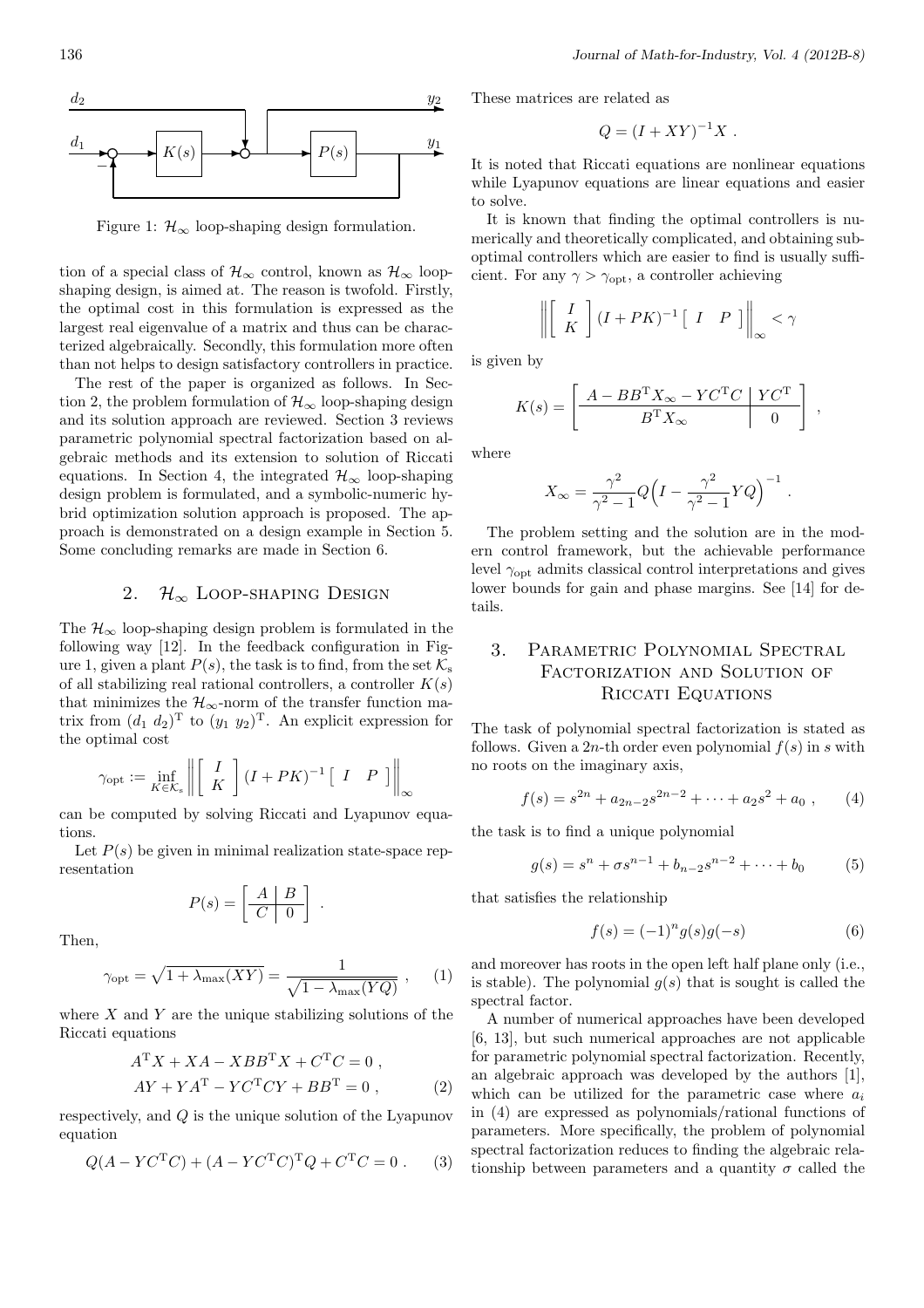*Sum of Roots* (SoR). Then the coefficients of the spectral factor  $q(s)$  are expressed in polynomial form in the SoR and rational form in parameters. The following theorem is the basis of the algebraic approach.

**Theorem 1** ([1]). *Given*  $f(s)$  *and*  $g(s)$  *as in* (4) *and* (5)*, respectively, consider*  $\sigma$ *,*  $b_i$ *,*  $i = 0, \ldots, n-2$ *, as variables. A* system of algebraic equations in terms of  $\sigma$  and  $b_i$ 's is *obtained by comparing the coefficients of* (6)*. Then the set G of the polynomials obtained from the polynomial parts of the equations forms the reduced Gröbner basis of the ideal generated by itself with respect to the graded reverse lexicographic order*  $\sigma \succ b_{n-2} \succ \cdots \succ b_0$ *. Moreover, in the generic case, σ is a separating element, and one can get a special Gröbner basis called* shape basis *with respect to any elimination ordering*  $\{b_0, \ldots, b_{n-2}\}$  >>  $\sigma$ *:* 

$$
\{S_f(\sigma), b_{n-2} - h_{n-2}(\sigma), \ldots, b_0 - h_0(\sigma)\},
$$

*where*  $S_f$  *is a polynomial of degree exactly*  $2^n$  *and*  $h_i$ *'s are polynomials of degree strictly less than* 2 *n.*

For Gröbner bases and associated ideas such as the graded reverse lexicographic order, readers are referred to standard textbooks, e.g., [5].

This fact allows the shape basis to be effectively obtained by means of the basis conversion (change-of-order) technique [5, 7], since all is needed is a conversion from a particular Gröbner basis to another Gröbner basis. Once the shape basis is computed, it is straightforward to compute the spectral factor, and one has to find the largest real root of  $S_f(\sigma)$  and then substitute it into  $h_i(\sigma)$  [1]. In the parametric case,  $S_f$  is a polynomial in  $\sigma$  and parameters, while  $h_i$ 's are polynomials in  $\sigma$  but in general rational functions in parameters. The result indicates that all the coefficients of the spectral factor can be related with the SoR and parameters in an algebraic manner.

On solving Riccati equation (2), it is customary to consider the so-called Hamiltonian matrix

$$
H = \left[ \begin{array}{cc} A^{\mathrm{T}} & -C^{\mathrm{T}}C \\ -BB^{\mathrm{T}} & -A \end{array} \right]
$$

that is associated to it [15]. The eigenvalues of *H* are located symmetrically about the real and imaginary axes, with no eigenvalues being on the imaginary axis. Namely, the characteristic polynomial of *H*, det( $sI - H$ ), satisfies the condition for  $f(s)$  in (4). Then, polynomial spectral factorization is executed for the characteristic polynomial. It is shown [11] that the solution *Y* of (2) is expressed as rational functions in the coefficients of the spectral factor, and, consequently, in the SoR. In this way, Riccati equations with parameters can be solved.

#### 4. Proposed Approach

#### 4.1. Plant/Controller Integrated Design Prob-LEM

When the plant does not contain any parameters, there is an established method for optimal design where two Riccati equations, or a Riccati equation and a Lyapunov equation, are solved numerically. If the plant has some parameters that can be adjusted, one may wish to tune these parameters so that the plant may be easier to control and, consequently, a better closed-loop system with the optimally designed controller may be achieved. Namely, not only is optimal controller design aimed at, but also freedom in the plant is exploited, leading to preferable overall design. This paper considers the latter control design problem.

Assume that the plant have some parameters that can be tuned and that, given some values for these parameters, optimal control design is always possible. The task considered in this paper is to find the smallest value of the optimal cost *γ*opt (i.e., find the *best of the best*) and parameter values that achieve this. More specifically, let  $q = (q_i)$ be the parameter vector and denote its feasible set by *Q*. The task is to find

$$
\inf_{\mathbf{q}\in\mathcal{Q}}\gamma_{\mathrm{opt}} = \inf_{\mathbf{q}\in\mathcal{Q}}\inf_{K\in\mathcal{K}_{\mathrm{s}}}\left\|\left[\begin{array}{c} I \\ K \end{array}\right](I+PK)^{-1}\left[\begin{array}{cc} I & P \end{array}\right]\right\|_{\infty}
$$

and *q*opt that achieves this. Since both the plant and the controller are optimized, this problem is a *plant/controller design integration problem*. It is noted that this is in general a non-convex optimization problem and that there may be many local optima. It is difficult to find the global optimum with guarantee, and the proposed approach only attempts to find a local minimum. Also, parameters  $q_i$  are design parameters and thus can be chosen, i.e., they are not uncertain parameters as considered in the robust control setting. It is a standing assumption that parameters enter the plant coefficients in polynomial/rational function form.

As reviewed in Section 2,  $\gamma_{\text{opt}}$  is expressed in terms of the largest eigenvalue  $\lambda_{\text{max}}(XY)$  of XY (or the largest eigenvalue  $\lambda_{\text{max}}(YQ)$  of  $YQ$ ) as in (1). Minimization of  $\gamma_{\text{opt}}$ is equivalent to minimizing  $\lambda_{\text{max}}(XY)$  (or  $\lambda_{\text{max}}(YQ)$ ). In order to simplify the computation, the approach proposed here minimizes  $\lambda_{\text{max}}(YQ)$  instead of  $\gamma_{\text{opt}}$ .

#### 4.2. Outline of the Approach

The suggested approach is first outlined. The basic strategy is reminiscent of that of the approach [10] proposed by the authors for  $\mathcal{H}_2$  control.

- 1. Solve Riccati equation (2), keeping parameters as they are, by means of parametric polynomial spectral factorization [1] and its extension to solution to Riccati equations [11]. Further solve Lyapunov equation (3) symbolically.
- 2. Based on the algebraic relationship obtained in the previous step, compute the sensitivity of  $\lambda_{\max}(YQ)$ with respect to plant parameters.
- 3. Using the sensitivity computed in the previous step, compute the minimal value of  $\lambda_{\text{max}}(YQ)$  and parameter values that achieve this by means of typical numerical optimization approaches such as the steepest descent method and Newton's method [3].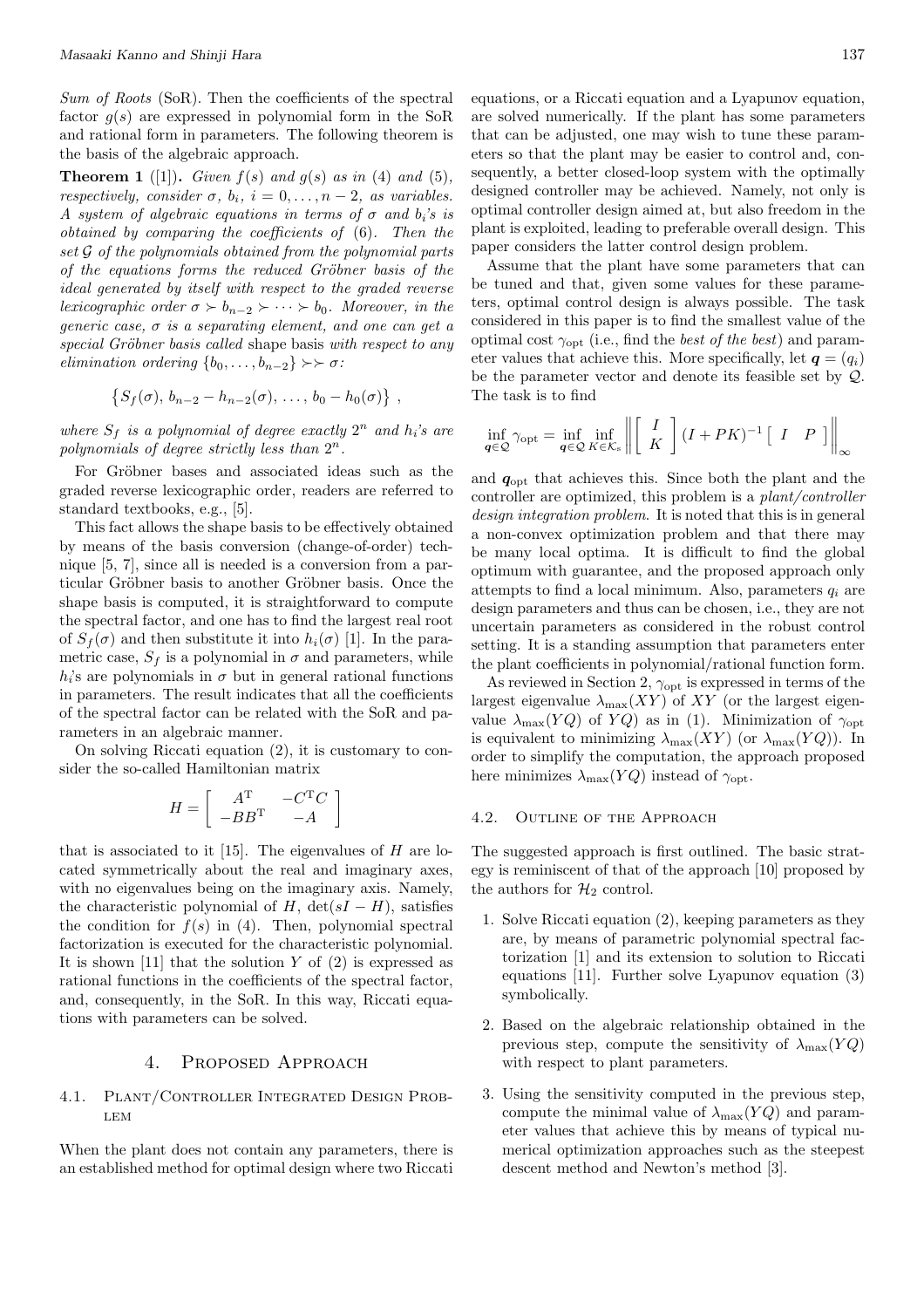It is noted that Steps 1 and 2 are executed symbolically and that Step 3 involves numerical optimization. In this way, a symbolic-numeric hybrid approach is realized. Step 1 can be executed by the approaches referenced above. Step 2 is the crucial step in the proposed approach and is described in detail in the next subsection. Step 3 may seem nothing but a simple application of optimization techniques of textbook level, which is partially the case. It is, however, emphasized that this only becomes possible because of the result in Step 2 which allows direct sensitivity analysis of the optimal cost with respect to parameters by exploiting the power of algebraic methods.

#### 4.3. Sensitivity Analysis Step

The crucial difference between the  $\mathcal{H}_2$  control problem [10] and the  $\mathcal{H}_{\infty}$  loop-shaping design problem considered here is the way the optimal costs are expressed in terms of parameters and the SoR. The optimal cost in the  $\mathcal{H}_2$  control case is expressed as a rational function in terms of the elements of the solution matrices of Riccati equations, whereas the optimal cost in  $\mathcal{H}_{\infty}$  loop-shaping design is characterized as the largest real eigenvalue of the solution matrices of Riccati/Lyapunov equations, which complicates analysis of the sensitivity of the optimal cost to parameters. One can nevertheless employ the implicit function theorem for this purpose.

In fact, when executing parametric polynomial spectral factorization, the result is not expressed in explicit form in terms of parameters. Instead, what is obtained is an algebraic relationship where the SoR plays a role of connecting parameters and the result. Therefore, for the  $\mathcal{H}_2$ control case, the implicit function theorem is indeed used to compute the partial derivatives of the SoR with respect to parameters and further the partial derivatives of the optimal cost with respect to parameters. In  $\mathcal{H}_{\infty}$  loop-shaping design, what one has to do is to use the implicit function theorem repeatedly.

More specifically, parametric polynomial spectral factorization in Step 1 relates the parameters  $q$  and the SoR  $\sigma$ algebraically:

$$
S_f(\sigma; \boldsymbol{q}) = 0.
$$

Further, the solution *Y* of Riccati equation (2) is expressed in  $q$  and  $\sigma$ . By symbolically solving Lyapunov equation (3), its solution *Q* is obtained in terms of  $q$ ,  $\sigma$  and the elements of *Y* (which are expressed in *q* and  $\sigma$ ). By using these solution and the characteristic equation of the matrix *Y Q*,  $\det(\lambda I - YQ) = 0$ , the largest real eigenvalue  $\lambda_{\text{max}}(YQ)$  is related to  $q$  and  $\sigma$  in an algebraic manner.

With the above preparation, the sensitivity of  $\lambda_{\max}(YQ)$ to the parameters *q* can be analysed in the following way. Firstly, compute the partial derivative of  $S_f(\sigma; \mathbf{q}) = 0$  with respect to  $q_i$ , regarding  $\sigma$  as a function of  $q$ . The resulting expression involves  $\sigma$ , *q* and  $\frac{\partial \sigma}{\partial q_i}$ , In fact, it is linear in  $\frac{\partial \sigma}{\partial q_i}$ , and one can solve it for  $\frac{\partial \sigma}{\partial q_i}$ , i.e.,  $\frac{\partial \sigma}{\partial q_i}$  is expressed explicitly in terms of  $q$  and  $q$ .

In a similar fashion, one can carry out sensitivity analysis of  $\lambda_{\max}(YQ)$  to *q*, which allows one to perform plant/controller integrated design for  $\mathcal{H}_{\infty}$  loop-shaping design. Again partial differentiating  $\det(\lambda I - YQ) = 0$  in terms of  $q_i$ , regarding  $\lambda$  and  $\sigma$  as a function of  $q$  this time, one will get a linear equation for  $\frac{\partial \lambda}{\partial q_i}$  and thus obtain an expression for  $\frac{\partial \lambda}{\partial q_i}$  in terms of *q*, *σ*,  $\frac{\partial \sigma}{\partial q_i}$  and  $\lambda$ , which are all computable once *q* is fixed. If one further computes the partial derivative of  $\frac{\partial \lambda}{\partial q_i}$ , expressions for  $\frac{\partial^2 \lambda}{\partial q_i^2}$  and other 2nd order partial derivatives of  $\lambda$  can be computed. Those expressions enable the steepest descent method and Newton's method to be performed.

#### 5. Design Example

In this section, the proposed approach is applied to the following plant with two parameters, *q*<sup>1</sup> and *q*2, to demonstrate the approach:

$$
P(s; q_1, q_2) = \frac{q_2(s - q_1)}{s^2(s - 3)} = \begin{bmatrix} 3 & 1 & 0 & 0 \ 0 & 0 & 1 & q_2 \ 0 & 0 & 0 & -q_1q_2 \ \hline 1 & 0 & 0 & 0 \end{bmatrix},
$$
  

$$
Q = \{(q_1, q_2) \mid 0.1 \le q_1 \le 1, 2 \le q_2 \le 4\}.
$$

The task is to find parameter values that minimize  $\lambda_{\text{max}}(YQ)$ , which is essentially equivalent to  $\gamma_{\text{opt}}$ .

Firstly, parameters  $q_1$ ,  $q_2$  and  $\lambda_{\text{max}}(YQ)$  are algebraically related. The solution of (2) can be written as

$$
Y = \begin{bmatrix} \sigma + 3 & b_1 & b_0 \\ b_1 & b_1 \sigma - b_0 & b_0 \sigma \\ b_0 & b_0 \sigma & Y_{3,3} \end{bmatrix},
$$
  

$$
Y_{3,3} = b_0 \sigma^2 - b_0 b_1 - 9b_0 + q_1 q_2^2,
$$

where  $\sigma$ ,  $b_1$  and  $b_0$  are obtained from parametric polynomial spectral factorization. The SoR  $\sigma$  is the largest real root of

$$
S_f(\sigma; q_1, q_2) = \sigma^8 - 36\sigma^6 + (-8q_2^2 + 486)\sigma^4
$$
  
+ (-64q\_1^2q\_2^2 + 144q\_2^2 - 2916)\sigma^2  
+ 16q\_2^4 - 648q\_2^2 + 6561,

and  $b_1$  and  $b_0$  are expressed in closed-form in  $\sigma$  and  $q_i$ :

$$
b_1 = \frac{1}{2} (\sigma^2 - 9) ,
$$
  
\n
$$
b_0 = \frac{\sigma}{8(4q_2^2 - 81)} \times {\sigma^6 - 36\sigma^4 + (-4q_2^2 + 405)\sigma^2 + (-64q_1^2q_2^2 + 72q_2^2 - 1458)} .
$$
\n(7)

Lyapunov equation (3) yields a set of linear equations in the elements of *Q*, and it is thus straightforward to solve it symbolically:

$$
Q = \frac{1}{2b_0(b_1\sigma - b_0)} \begin{bmatrix} b_0b_1 & 0 & -b_0 \ 0 & b_0 & 0 \ -b_0 & 0 & \sigma \end{bmatrix} .
$$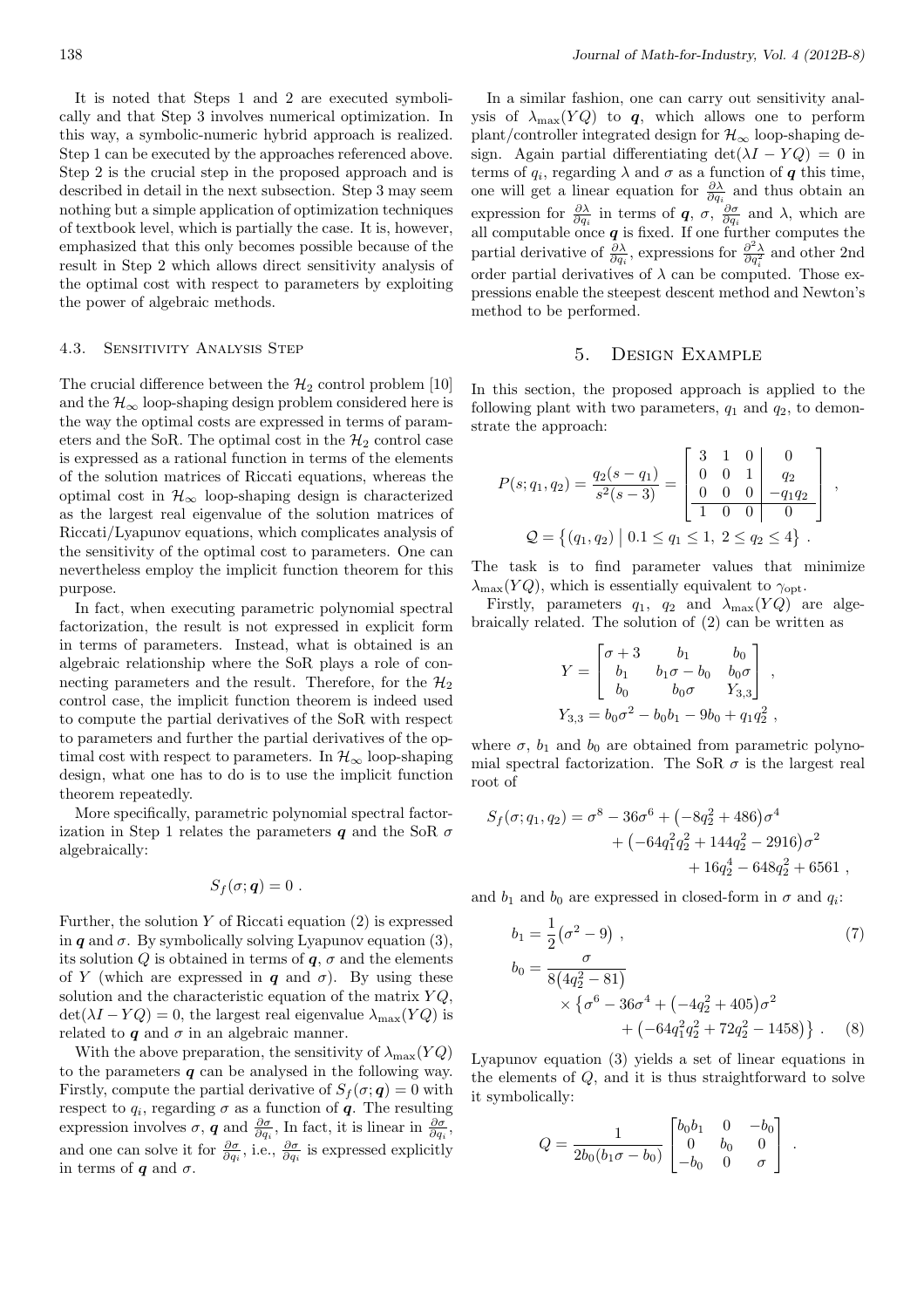From (7) and (8), expressions for the elements of *Q* are obtained as rational functions in  $\sigma$  and  $q_i$ .

Using the obtained expressions for *Y* and *Q*, one can compute the characteristic polynomial of *Y Q*:

$$
det(\lambda I - YQ) = \lambda^3
$$
  
+  $(3b_0^2 - b_0b_1\sigma - 3b_0b_1 - b_0\sigma^3 + 9b_0\sigma - q_1q_2^2\sigma)\lambda^2$   
+  $b_0(3b_0^3 - 3b_0^2\sigma^3 - 3b_0^2\sigma^2 + 18b_0^2\sigma + 27b_0^2 - b_0b_1^3$   
-  $b_0b_1^2\sigma^2 + 2b_0b_1\sigma^4 + 3b_0b_1\sigma^3 - 18b_0b_1\sigma^2 - 27b_0b_1\sigma$   
-  $2q_1q_2^2b_0\sigma - 3q_1q_2^2b_0 + 2q_1q_2^2b_1\sigma^2 + 3q_1q_2^2b_1\sigma)\lambda$   
-  $b_0^2(b_1\sigma - b_0)(b_0^3 + 2b_0^2b_1\sigma + 3b_0^2b_1 - 2b_0^2\sigma^3 - 6b_0^2\sigma^2$   
+  $9b_0^2\sigma + 27b_0^2 + b_0b_1^3 - 2b_0b_1^2\sigma^2 - 3b_0b_1^2\sigma + 9b_0b_1^2$   
+  $b_0b_1\sigma^4 + 3b_0b_1\sigma^3 - 9b_0b_1\sigma^2 - 27b_0b_1\sigma - q_1q_2^2b_0\sigma$   
-  $3q_1q_2^2b_0 - q_1q_2^2b_1^2 + q_1q_2^2b_1\sigma^2 + 3q_1q_2^2b_1\sigma)$ ,

which is a 3rd order polynomial in  $\lambda$ . By using (7) and (8) and clearing the denominators, its coefficients are expressed as polynomials in  $\sigma$  and  $q_i$ . The quantity to be sought, namely,  $\lambda_{\text{max}}(YQ)$ , is the largest real root of this polynomial.

Using the relationship  $S_f(\sigma; q_1, q_2) = 0$ , one can compute the partial derivatives of  $\sigma$ ,  $\frac{\partial \sigma}{\partial q_i}$ , by way of the implicit function theorem. Moreover, from  $\det(\lambda I - YQ) = 0$ , the sensitivity of  $\lambda_{\text{max}}(YQ)$  to changes in parameters  $q_i$  can be analysed. For instance, at  $(q_1, q_2) = (0.4, 3)$ , they are computed as

$$
\frac{\partial}{\partial q_1} \lambda_{\max}(YQ) = 0.002033515157 ,
$$
  
\n
$$
\frac{\partial}{\partial q_2} \lambda_{\max}(YQ) = -0.0001402638544 ,
$$
  
\n
$$
\frac{\partial^2}{\partial q_1^2} \lambda_{\max}(YQ) = 0.01037328705 ,
$$
  
\n
$$
\frac{\partial^2}{\partial q_1 \partial q_2} \lambda_{\max}(YQ) = -0.001604806724 ,
$$
  
\n
$$
\frac{\partial^2}{\partial q_2^2} \lambda_{\max}(YQ) = 0.0005480235616 .
$$

Furthermore, starting from  $(q_1, q_2) = (0.4, 3)$ , Newton's method computes the optimal value

$$
\lambda_{\text{max}}(XY) = 0.9972422498 ,
$$
  
\n
$$
q_{\text{opt}} = (0.27004, 2.7002) ,
$$

after 10 iterations (Figure 2).

#### 6. Concluding Remarks

This paper has established a symbolic-numeric hybrid optimization approach for plant/controller design integration in  $\mathcal{H}_{\infty}$  loop-shaping design. The approach first carries out parametric optimization and obtains an expression for the optimal cost with parameters by way of parametric polynomial spectral factorization. The result is then exploited



Figure 2: Optimization result by Newton's method.

to analyse the sensitivity of the optimal cost to parameters. Numerical optimization is thus amenable. As a consequence, the approach finds a pair of a plant and a controller that minimizes the cost function, achieving the best of the best design.

Further work includes its extension to more general  $\mathcal{H}_{\infty}$ control problems, where the characterization of the optimal cost is more involved. A method of effectively characterizing the optimal cost may be a crucial step.

#### Acknowledgements

The authors would like to thank Mr R. Nakamura and Mr A. Amino of Hitachi, Ltd. for fruitful discussions, and also thank the anonymous reviewer for constructive comments.

#### **REFERENCES**

- [1] Anai, H., Hara, S., Kanno, M., and Yokoyama, K.: Parametric polynomial spectral factorization using the sum of roots and its application to a control design problem, *Journal of Symbolic Computation*, **44**-7 (2009) 703–725.
- [2] Boyd, S., El Ghaoui, L., Feron, E., Balakrishnan, V.: Linear Matrix Inequalities in System and Control Theory Society for Industrial and Applied Mathematics, 1994.
- [3] Boyd, S., and Vandenberghe, L.: Convex Optimization, Cambridge University Press, 2004.
- [4] Chen, J. and Middleton, R. H.: IEEE Transactions on Automatic Control: Special Section on New Developments and Applications in Performance Limitation of Feedback Control, IEEE Control Systems Society, 2003.